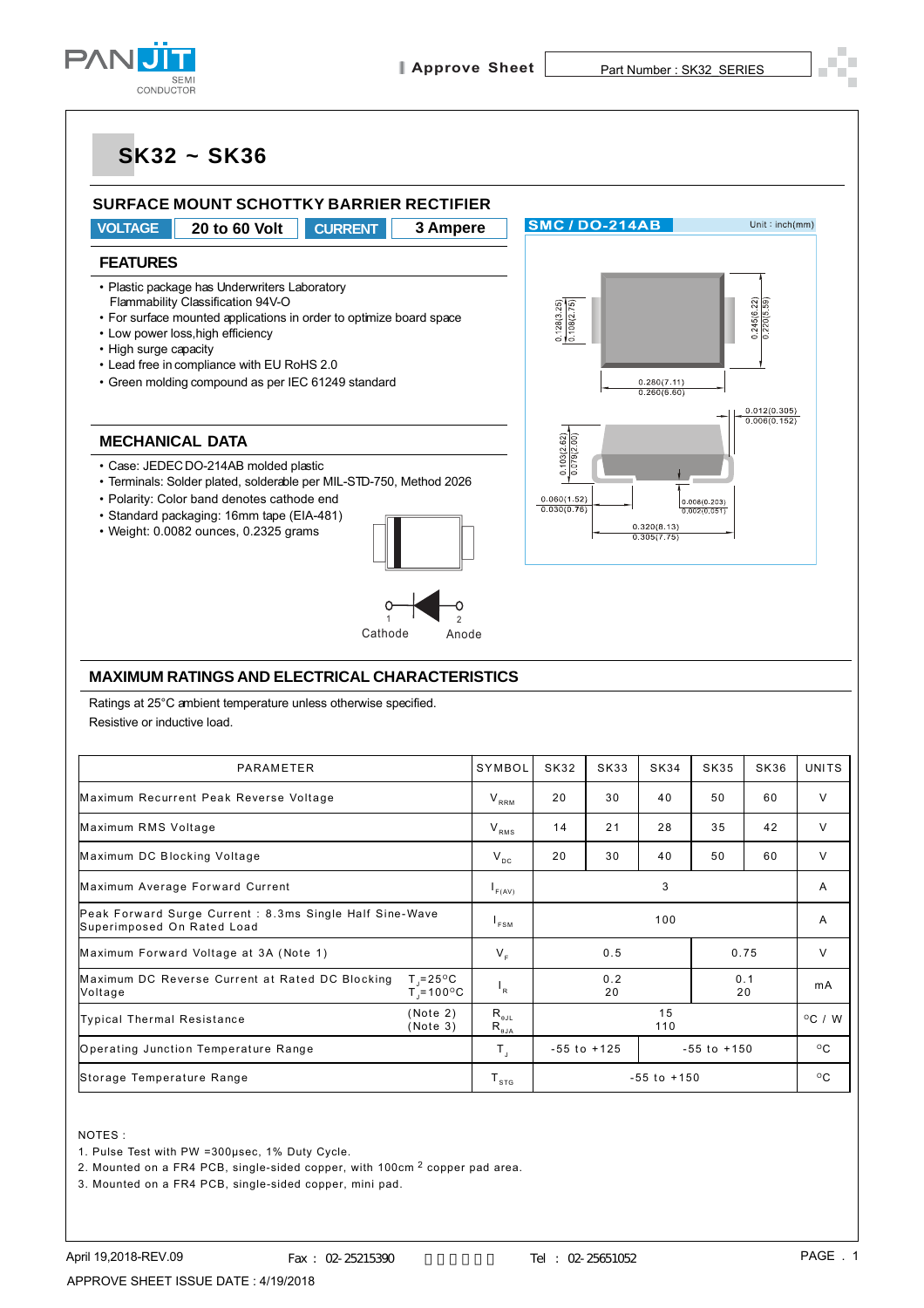

#### **RATING AND CHARACTERISTIC CURVES**

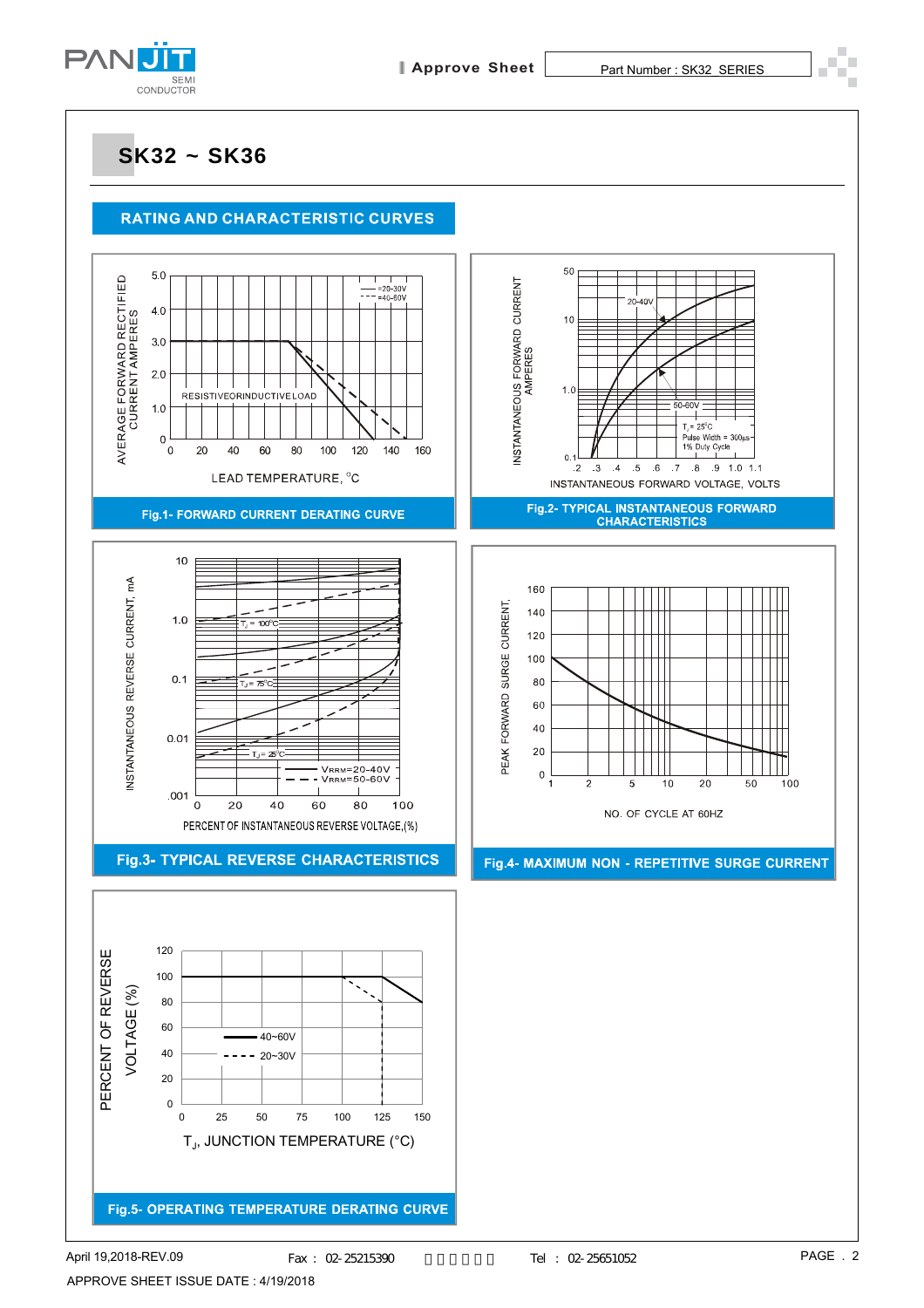

# **SK32 ~ SK36 MOUNTING PAD LAYOUT SMC/DO-214AB** Unit: $inch(mm)$ 0.390  $(9.90)$ 0.151 0.119  $(3.84)$  $(3.03)$  $\frac{0.150}{(3.82)}$

#### **ORDER INFORMATION**

• Packing information

T/R - 3K per 13" plastic Reel

T/R - 0.8K per 7" plastic Reel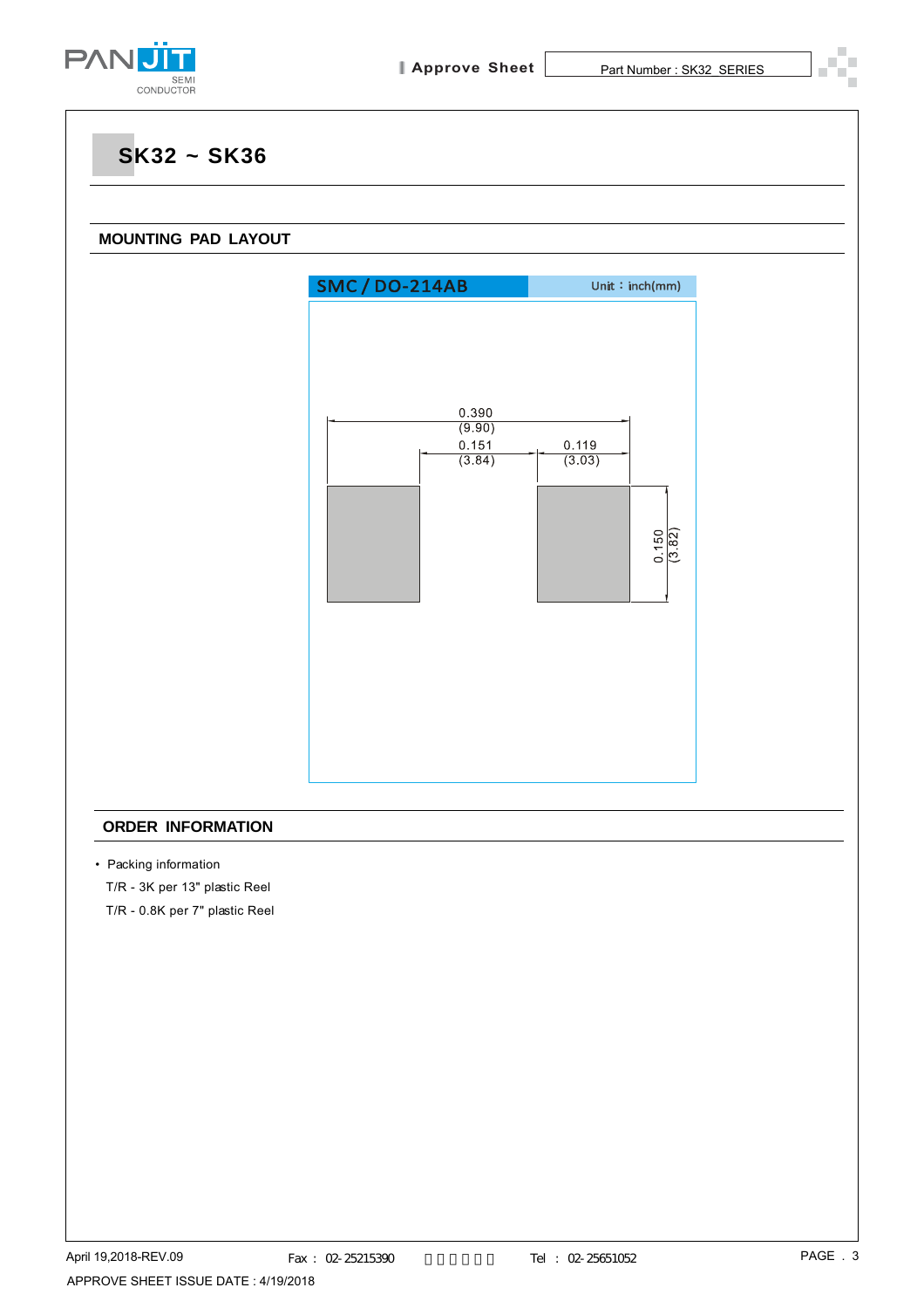

### **Part No\_packing code\_Version**

SK32\_R1\_00001 SK32\_R2\_00001

## **For example :**

**RB500V-40\_R2\_00001**

**Part No.**



**Version code means HF**

- **Packing size code means 13"**
- **Packing type means T/R**

| <b>Packing Code XX</b>                         |                      |                                            |                | <b>Version Code XXXXX</b>                            |   |                                       |
|------------------------------------------------|----------------------|--------------------------------------------|----------------|------------------------------------------------------|---|---------------------------------------|
| <b>Packing type</b>                            | 1 <sup>st</sup> Code | <b>Packing size code</b>                   |                | 2 <sup>nd</sup> Code HF or RoHS 1 <sup>st</sup> Code |   | 2 <sup>nd</sup> ~5 <sup>th</sup> Code |
| <b>Tape and Ammunition Box</b><br>(T/B)        | A                    | N/A                                        | 0              | <b>HF</b>                                            | 0 | serial number                         |
| <b>Tape and Reel</b><br>(T/R)                  | R                    | 7"                                         |                | <b>RoHS</b>                                          | 1 | serial number                         |
| <b>Bulk Packing</b><br>(B/P)                   | B                    | 13"                                        | $\overline{2}$ |                                                      |   |                                       |
| <b>Tube Packing</b><br>(T/P)                   | т                    | 26mm                                       | X              |                                                      |   |                                       |
| <b>Tape and Reel (Right Oriented)</b><br>(TRR) | $\mathbf{s}$         | 52mm                                       | γ              |                                                      |   |                                       |
| <b>Tape and Reel (Left Oriented)</b><br>(TRL)  |                      | <b>PANASERT T/B CATHODE UP</b><br>(PBCU)   | U              |                                                      |   |                                       |
| <b>FORMING</b>                                 | F                    | <b>PANASERT T/B CATHODE DOWN</b><br>(PBCD) | D              |                                                      |   |                                       |